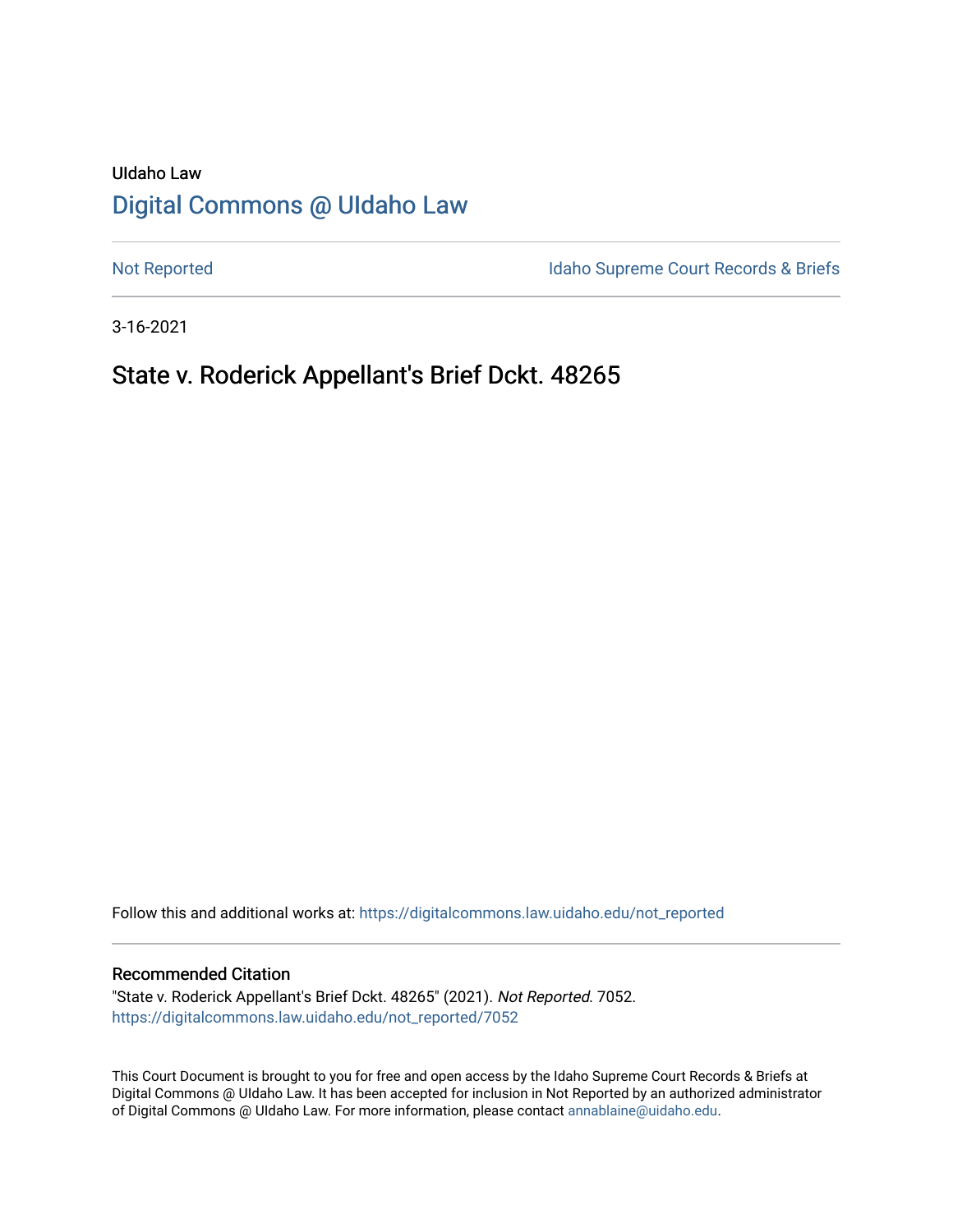Electronically Filed 3/16/2021 10:07 AM Idaho Supreme Court Melanie Gagnepain, Clerk of the Court By: Murriah Clifton, Deputy Clerk

ERIC D. FREDERICKSEN State Appellate Public Defender I.S.B. #6555

JUSTIN M. CURTIS Deputy State Appellate Public Defender I.S.B. #6406 322 E. Front Street, Suite 570 Boise, Idaho 83702 Phone: (208) 334-2712 Fax: (208) 334-2985 E-mail: documents@sapd.state.id.us

### IN THE SUPREME COURT OF THE STATE OF IDAHO

| STATE OF IDAHO,                 |                              |
|---------------------------------|------------------------------|
|                                 | NO. 48265-2020               |
| Plaintiff-Respondent,           |                              |
|                                 | ADA COUNTY NO. CR01-20-16761 |
| V.                              |                              |
|                                 |                              |
| <b>JEREMIAH JAMES RODERICK,</b> | <b>APPELLANT'S BRIEF</b>     |
|                                 |                              |
| Defendant-Appellant.            |                              |
|                                 |                              |

### STATEMENT OF THE CASE

### Nature of the Case

Jeremiah James Roderick appeals from his judgment of conviction for eluding a peace officer, I.C. § 49-1404(2)(a). Mr. Roderick pleaded guilty and the district court imposed a sentence of five years, with one and one-half years determinate. Mr. Roderick appeals, and he asserts that the district court abused its discretion by imposing an excessive sentence.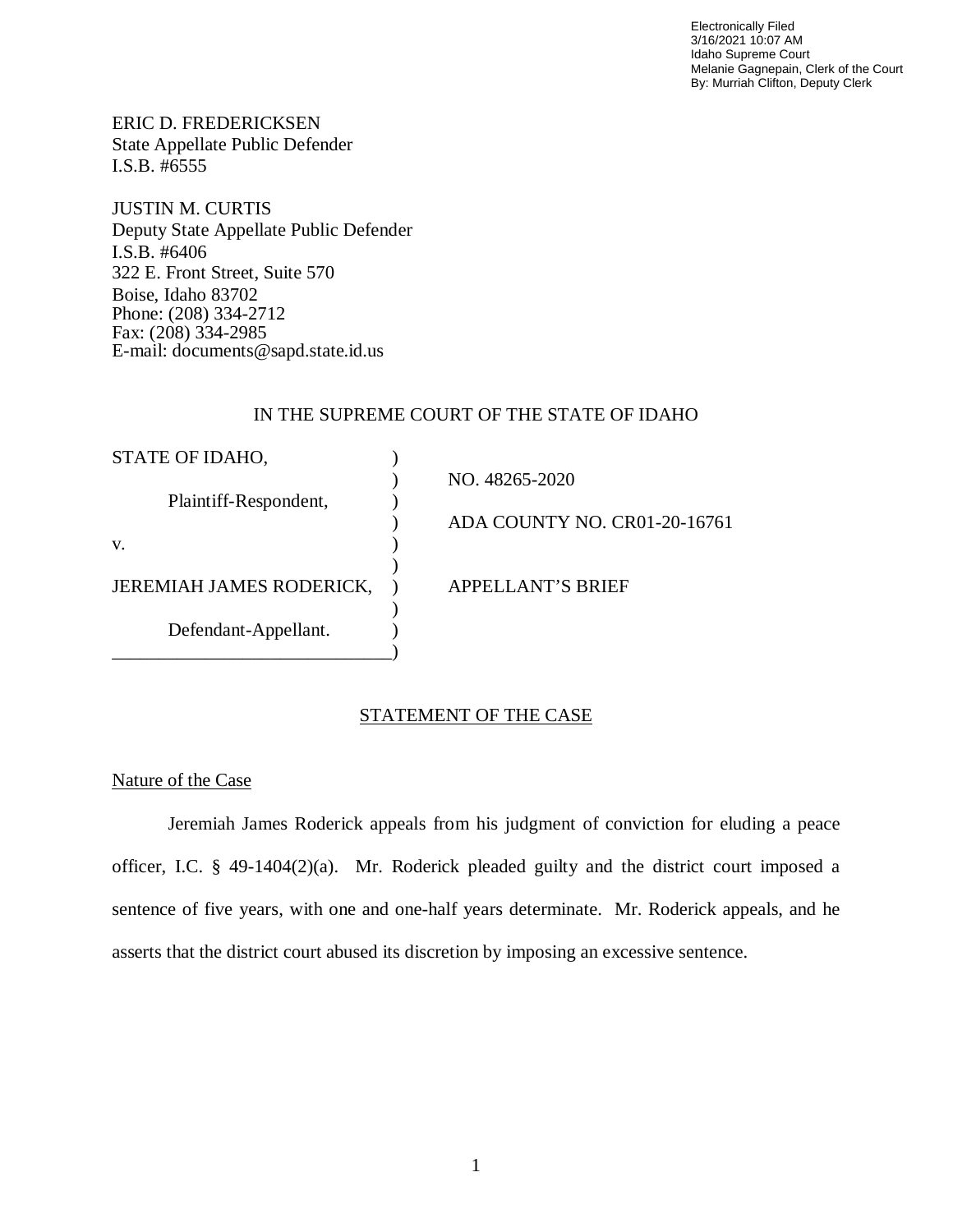#### Statement of the Facts & Course of Proceedings

On April 11, 2020, an Ada County Sherriff's Deputy attempted to stop a vehicle that was being driven without license plates. (Presentence Investigation Report (*hereinafter*, PSI), p.[1](#page-2-0).)<sup>1</sup> The car accelerated through the intersection, passed a vehicle on the shoulder of the road, and eventually sped up to over 100 miles per hour in a 45 miles per hour zone. (PSI, p.1.) The deputy discontinued the pursuit and eventually found the abandoned vehicle partially parked on the sidewalk and road. (PSI, p.1.) During an inventory of the vehicle, the deputy found an identification card for Mr. Roderick. (PSI, p.1.) Mr. Roderick was contacted and admitted to eluding the deputy, stating that he was scared because he did not have a driver's license. (PSI, p.1.)

Mr. Roderick was charged with felony eluding a peace officer. (R., p.18.) He pleaded guilty and the district court imposed a sentence of five years, with one and one-half years determinate. (R., p.44.) The court also suspended Mr. Roderick's driving privileges for one year following his release from incarceration. (R., p.48.) Mr. Roderick appealed. (R., p.51.)

### ISSUE

Did the district court abuse its discretion when it imposed a unified sentence of five years, with one and one-half years fixed, upon Mr. Roderick following his plea of guilty to eluding?

#### ARGUMENT

## The District Court Abused Its Discretion When It Imposed A Unified Sentence Of Five Years, With One and One-Half Years Fixed, Upon Mr. Roderick Following His Plea Of Guilty To Eluding

"It is well-established that '[w]here a sentence is within statutory limits, an appellant has the burden of showing a clear abuse of discretion on the part of the court imposing the

<span id="page-2-0"></span><sup>&</sup>lt;sup>1</sup> The PSI begins on page 118 of the electronic file containing the confidential exhibits.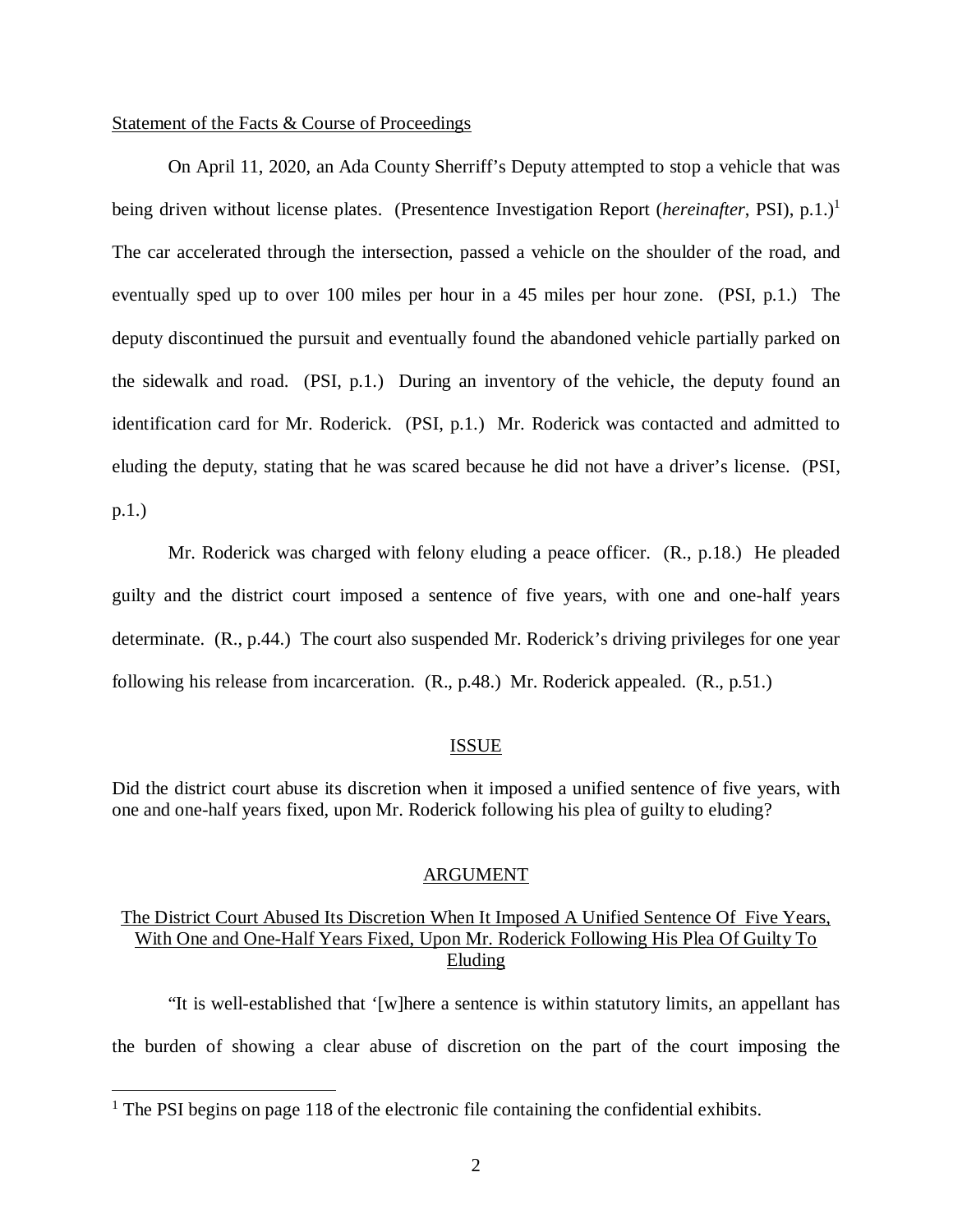sentence.'" *State v. Pierce*, 150 Idaho 1, 5 (2010) (quoting *State v. Jackson*, 130 Idaho 293, 294 (1997) (alteration in original)). Here, Mr. Roderick's sentence does not exceed the statutory maximum. *See* I.C. § 49-1404(2)(a); § 18-112. Accordingly, to show that the sentence imposed was unreasonable, Mr. Roderick "must show that the sentence, in light of the governing criteria, is excessive under any reasonable view of the facts." *State v. Strand*, 137 Idaho 457, 460 (2002).

"'Reasonableness' of a sentence implies that a term of confinement should be tailored to the purpose for which the sentence is imposed." *State v. Adamcik*, 152 Idaho 445, 483 (2012) (quoting *State v. Stevens*, 146 Idaho 139, 148 (2008)).

In examining the reasonableness of a sentence, the Court conducts an independent review of the entire record available to the trial court at sentencing, focusing on the objectives of criminal punishment: (1) protection of society; (2) deterrence of the individual and the public; (3) possibility of rehabilitation; and (4) punishment or retribution for wrongdoing.

*Stevens*, 146 Idaho at 148. "A sentence is reasonable if it appears necessary to accomplish the primary objective of protecting society and to achieve any or all of the related goals of deterrence, rehabilitation, or retribution." *State v. Delling*, 152 Idaho 122, 132 (2011).

Mr. Roderick asserts the district court abused its discretion by imposing an excessive sentence under any reasonable view of the facts. Mr. Roderick accepted responsibility and expressed remorse for his actions. At sentencing, he stated, "I'm sorry for what I did. What I did was wrong. I did it out of panic. I knew that if I got pulled over we were looking at misdemeanors. Unfortunately, I took a misdemeanor and turned it into another felony and now I have to suffer the consequences." (Tr., p.27, Ls.18-24.)

Counsel noted that Mr. Roderick took a situation that could have been resolved with as an invalid license or something similar but panicked. (Tr., p.23, Ls.7-13.) However, Mr. Roderick immediately took responsibility - the police contacted him and left a message, and he called them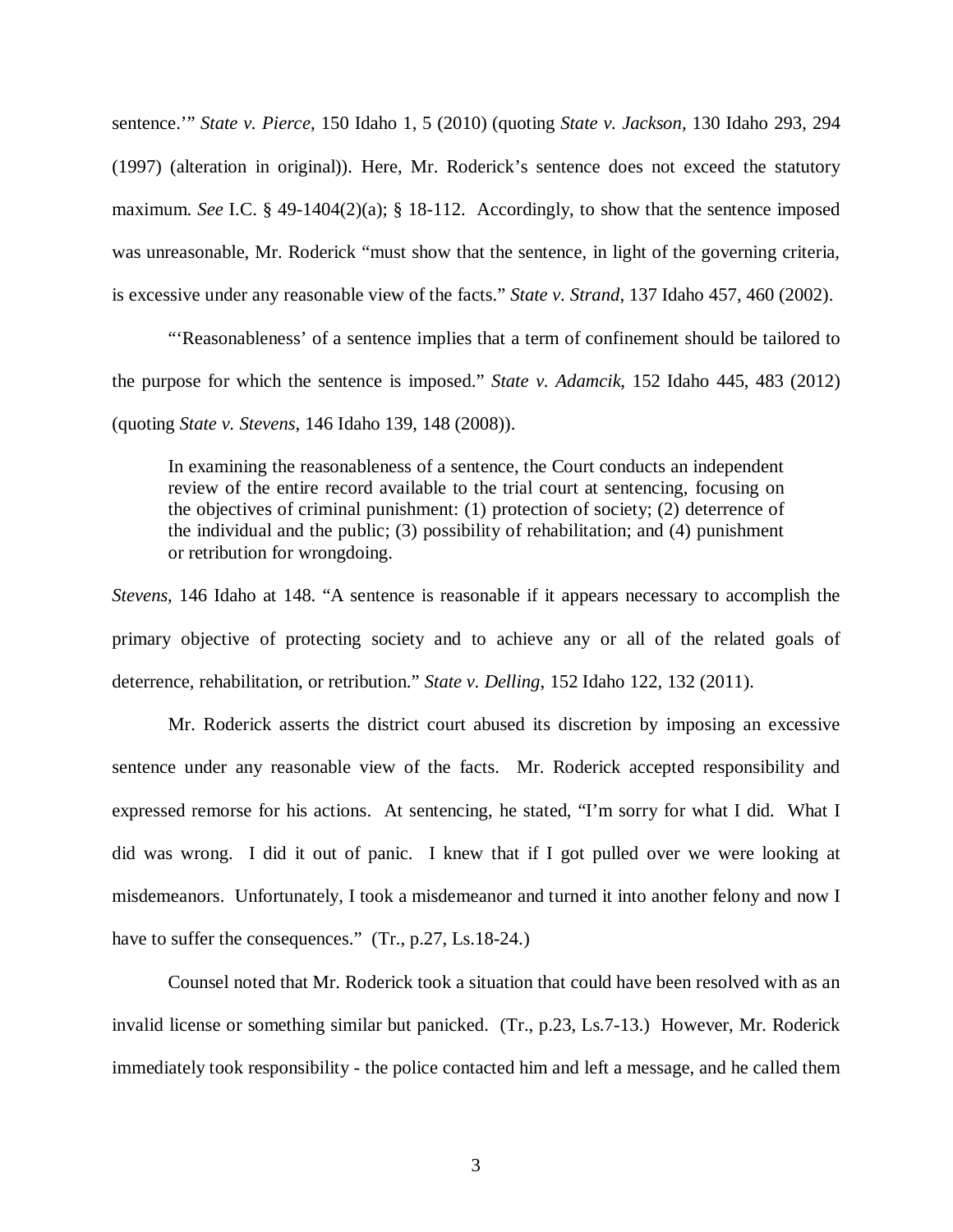back and accepted responsibility. (Tr., p.23, Ls.14-21.) Mr. Roderick acknowledged that he put himself and others at risk with the choices he made that day. (Tr., p.23, Ls.18-21.) Mr. Roderick was on parole when he committed the instant crime, and he understood that "this is twofold for him. He picks up this new crime and he also loses a shot at parole that he had." (Tr., p.24, Ls.2-5.) Mr. Roderick recognized that he had been associating with some people that he shouldn't have been, and if he were to get the opportunity again, he would remove himself from those people. (Tr., p.24, Ls.6-12.) Further, Mr. Roderick had some success while on parole. He had "good employment" for over a year, but unfortunately he lost his job because of COVID, not because of anything he had done. (Tr., p.25, Ls.19-25.)

Considering that Mr. Roderick accepted responsibility for this crime nearly immediately, expressed remorse and regret for his actions, acknowledge that he had put himself and others in dangers, had maintained employment, and accepted that he would have to associate with other people upon his release, Mr. Roderick submits that the district court abused its discretion by imposing an excessive sentence in this case.

#### **CONCLUSION**

Mr. Roderick respectfully requests that this Court reduce his sentence as it deems appropriate. Alternatively, he requests that his case be remanded to the district court for a new sentencing hearing.

DATED this 16<sup>th</sup> day of March, 2021.

/s/ Justin M. Curtis JUSTIN M. CURTIS Deputy State Appellate Public Defender